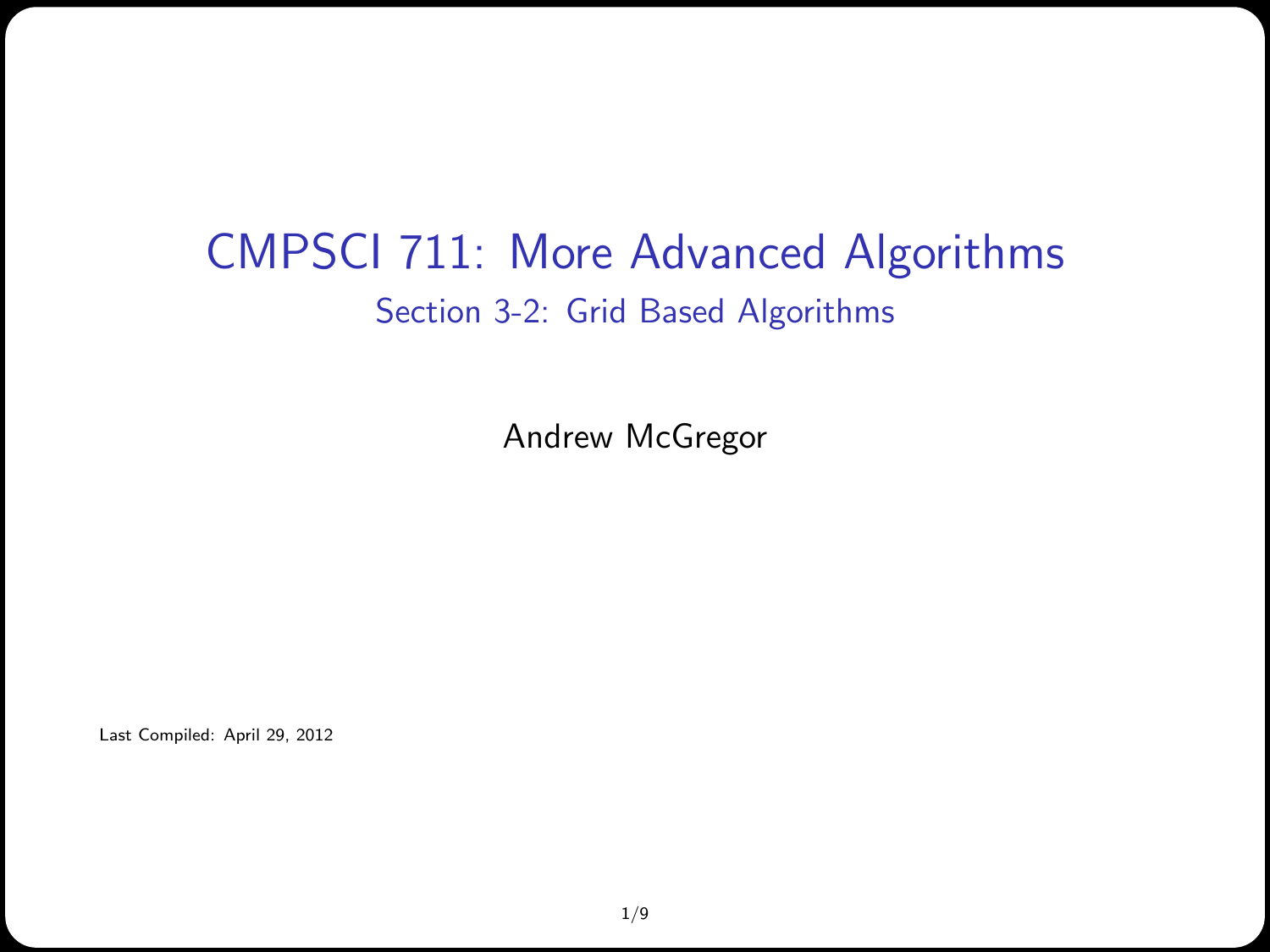#### Geometric Streams

 $\blacktriangleright$  Consider a stream of points:

$$
P = \langle p_1, \ldots, p_n \rangle
$$

Now suppose each  $p_i \in \{1,\ldots,\Delta\}^d$ . For this lecture assume  $d=2$ .

 $\triangleright$  What properties of P can we compute in sub-linear space? Want to support both insertions and deletions.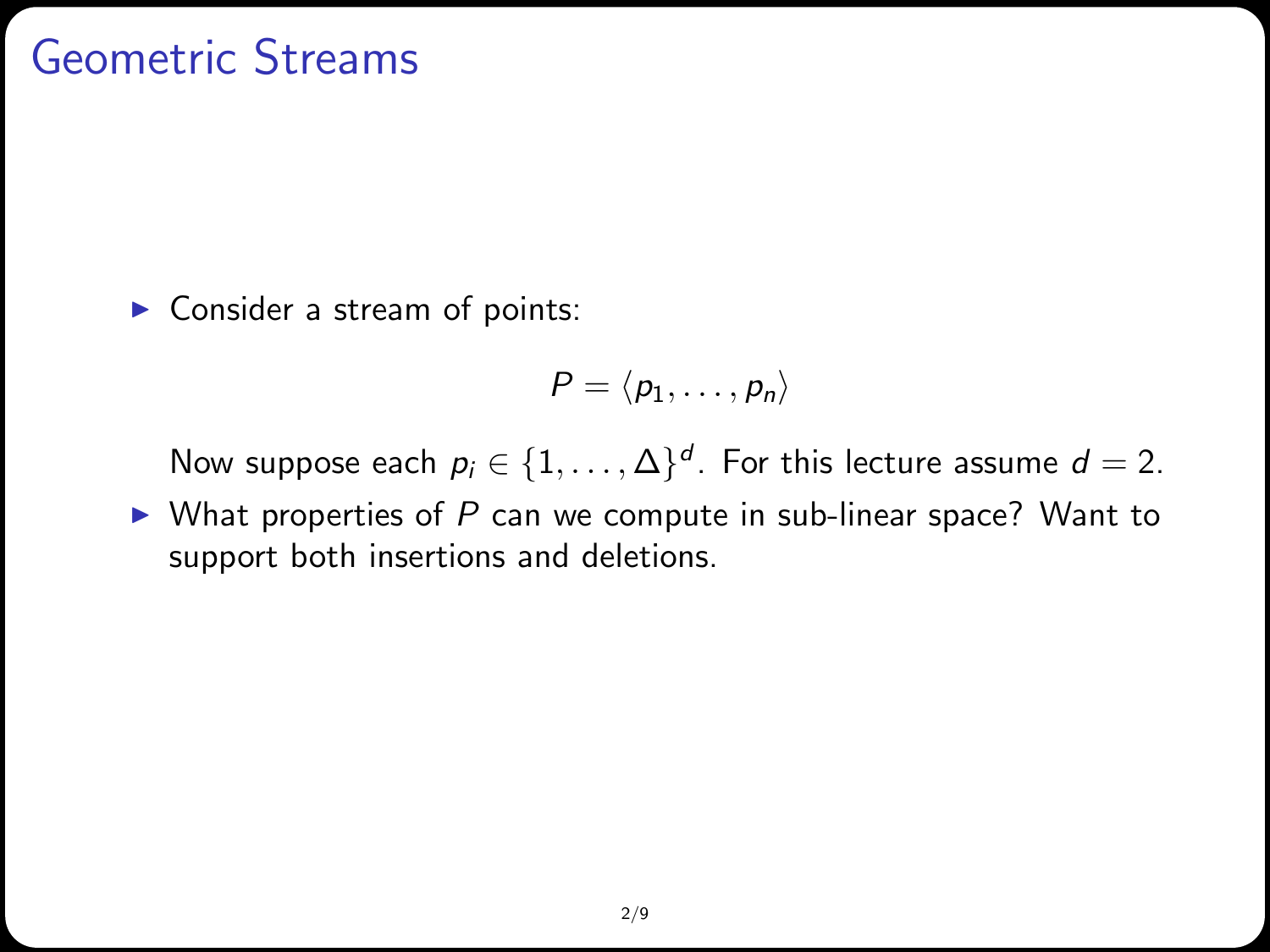## **Outline**

[Warm-Up: Diameter](#page-2-0)

<span id="page-2-0"></span>[Probabilistic Embedding](#page-4-0)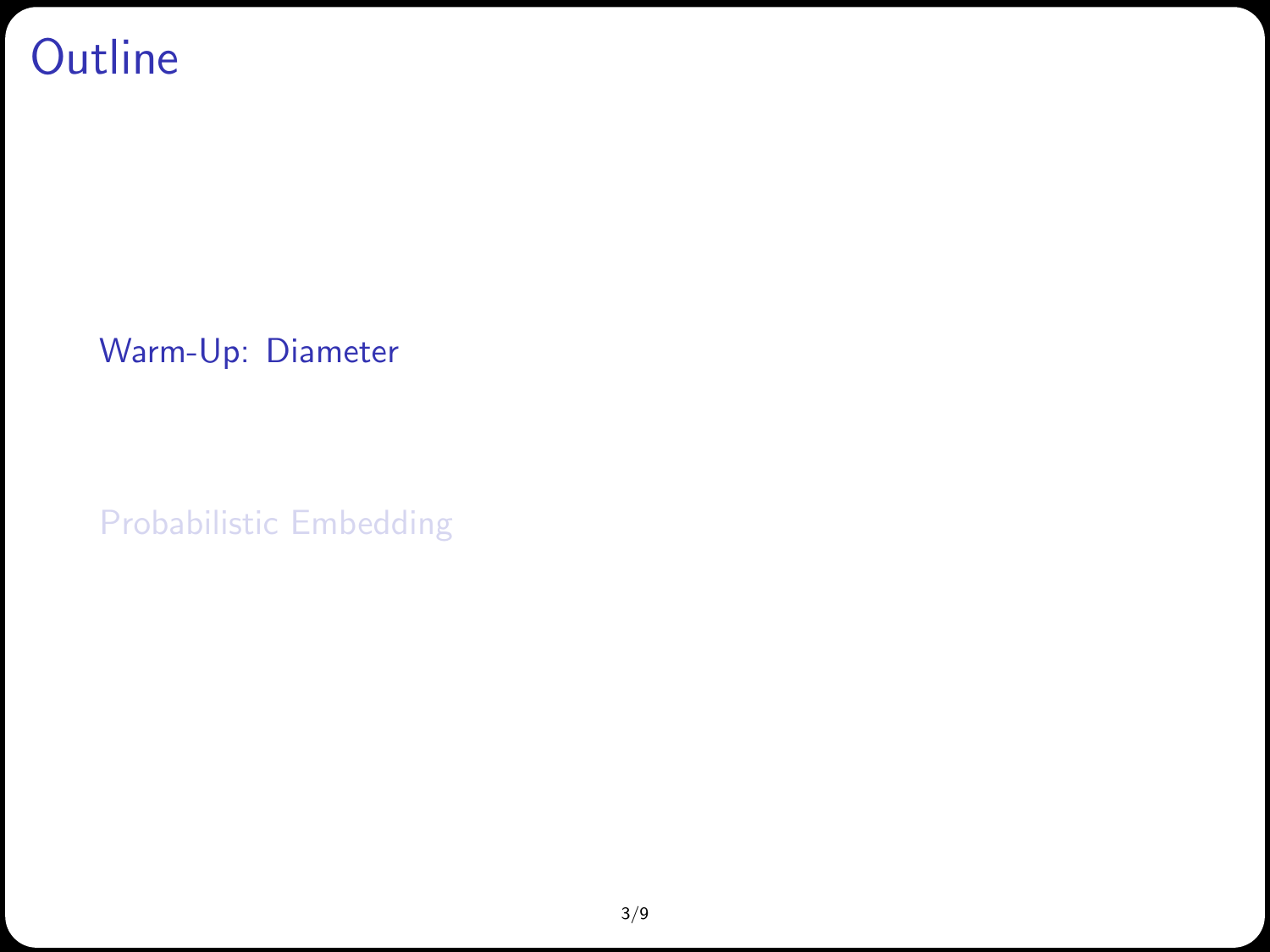#### Diameter

► *Goal:* Given a sequence of points P from  $\{1,\ldots,\Delta\}^2$ , estimate

$$
D=\max_{p,q\in P} \|p-q\|_1.
$$

 $\blacktriangleright$  Idea:

Impose square grids  $G_0, \ldots, G_k$  of side-lengths

$$
1,(1+\epsilon),(1+\epsilon)^2,\ldots,(1+\epsilon)^k=\Delta.
$$

- $\triangleright$  Consider the points at resolution of each grid.
- $\blacktriangleright$  Can use  $G_i$  to approximate distances up to  $\pm 4(1+\epsilon)^i$  so knowing points in  $G_i$  gives a  $(1+\epsilon)$  approx if  $i \leq \log_{1+\epsilon}(\epsilon D/4)$ .
- $\blacktriangleright$  For  $i = \log_{1+\epsilon}(\epsilon D/4)$ , there  $\leq (D/(\epsilon D/4))^2 = 16/\epsilon^2$  non-empty cells

#### $\blacktriangleright$  Algorithm:

- I Use  $F_0$  estimator to approx. # non-empty cells and let j be minimum value such that  $G_j$  contains  $\leq k=16/\epsilon^2$  non-empty cells.
- I Use k sparse-recovery algorithm to find all the non-empty cells in  $G_i$ .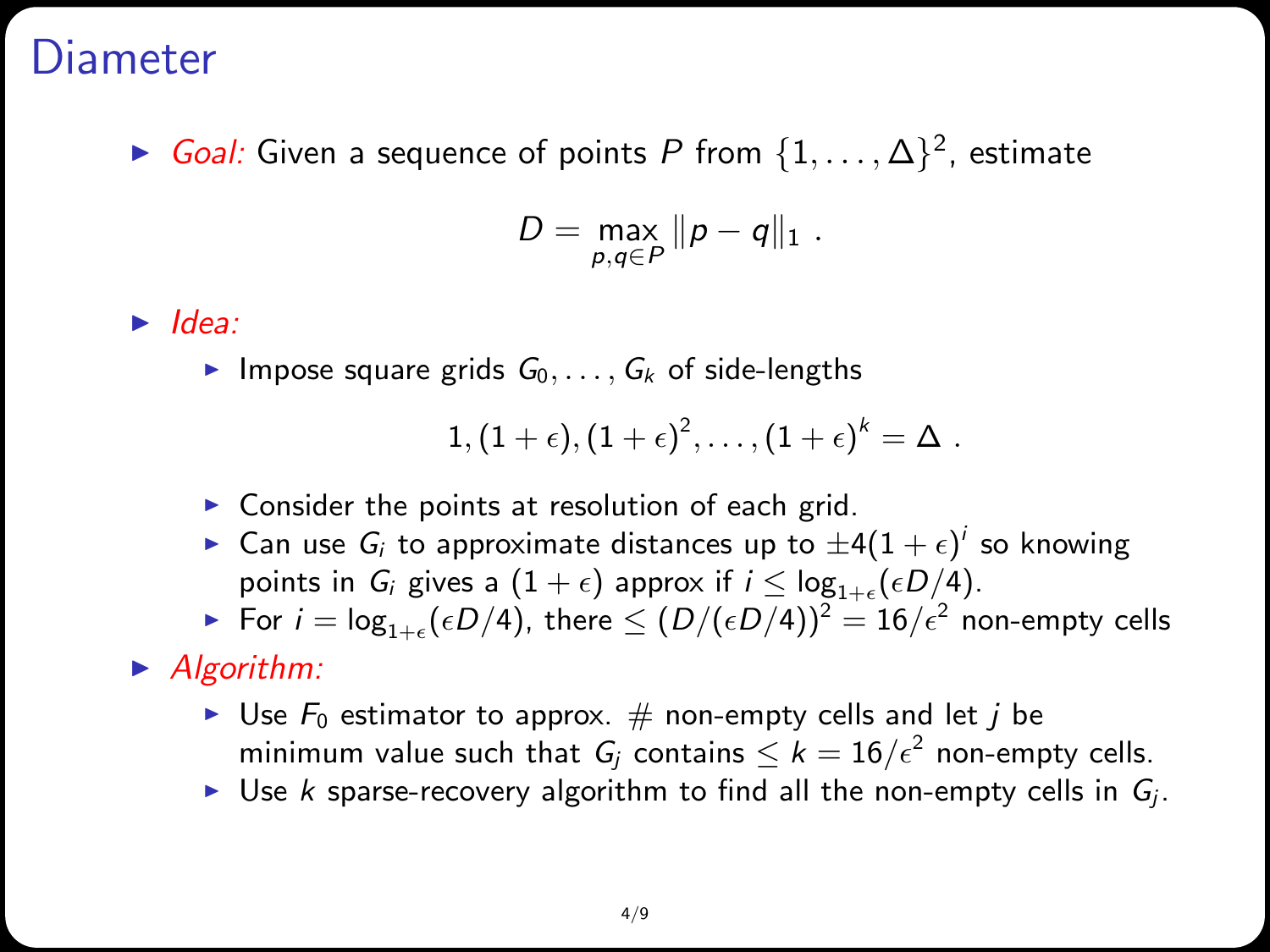## **Outline**

[Warm-Up: Diameter](#page-2-0)

<span id="page-4-0"></span>[Probabilistic Embedding](#page-4-0)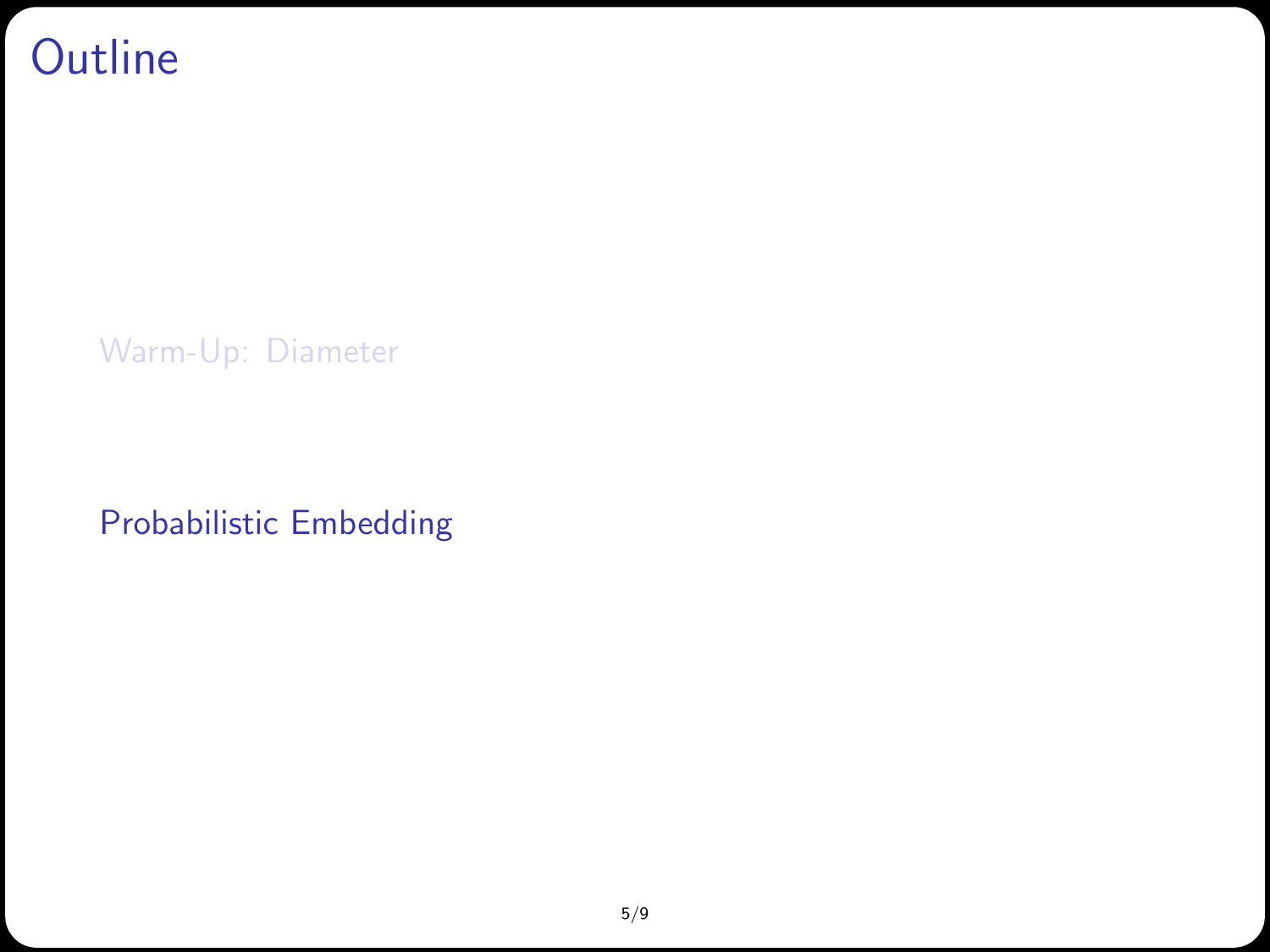# Tree Embedding

► Let  $G_0, \ldots, G_k$  of side-lengths  $1, 2, 2^2, \ldots, 2^k = \Delta$ 



 $\triangleright$  Consider a tree T where the leaves correspond to cells in  $G_0$  and internal nodes correspond to cells in  $G_i$  for  $i > 0$ . There is an edge of weight 2<sup>i</sup> between a cell c in  $G_i$  and a cell c' in  $G_{i+1}$  if  $c\subset c'.$ 



▶ By construction  $d_{\mathcal{T}}(p,q) = \sum_{i \geq 0} 2^{i+1} I[p,q]$  in different cells of  $G_i$ ]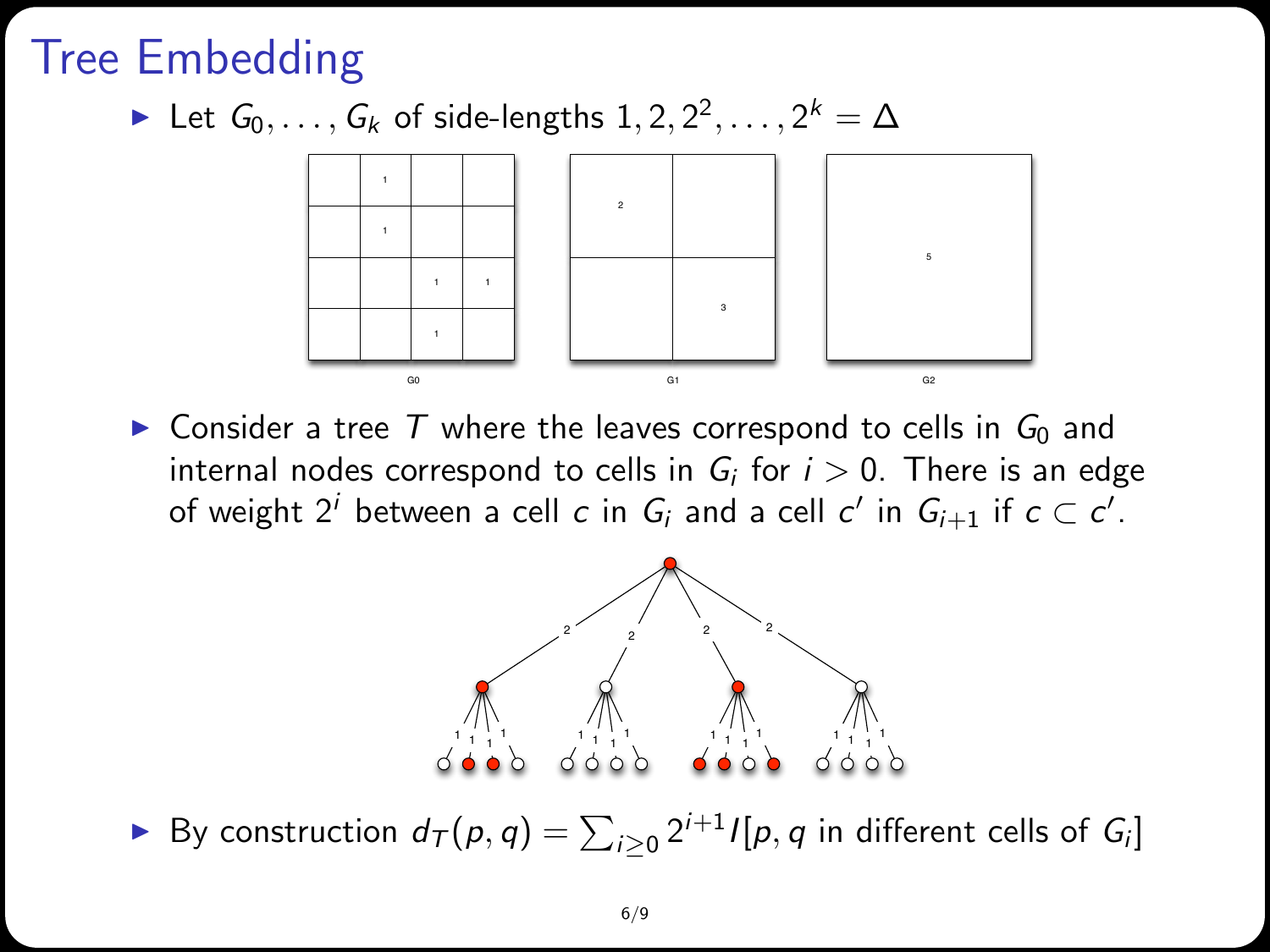## Tree Distance versus Original Distance

- **Easy to see**  $d_{\mathcal{T}}(p, q) \ge ||p q||_1$ .
- ► Can we say  $d_T(p, q)$  isn't much bigger than  $||p q||_1$ ? No, but perhaps randomization would help. . .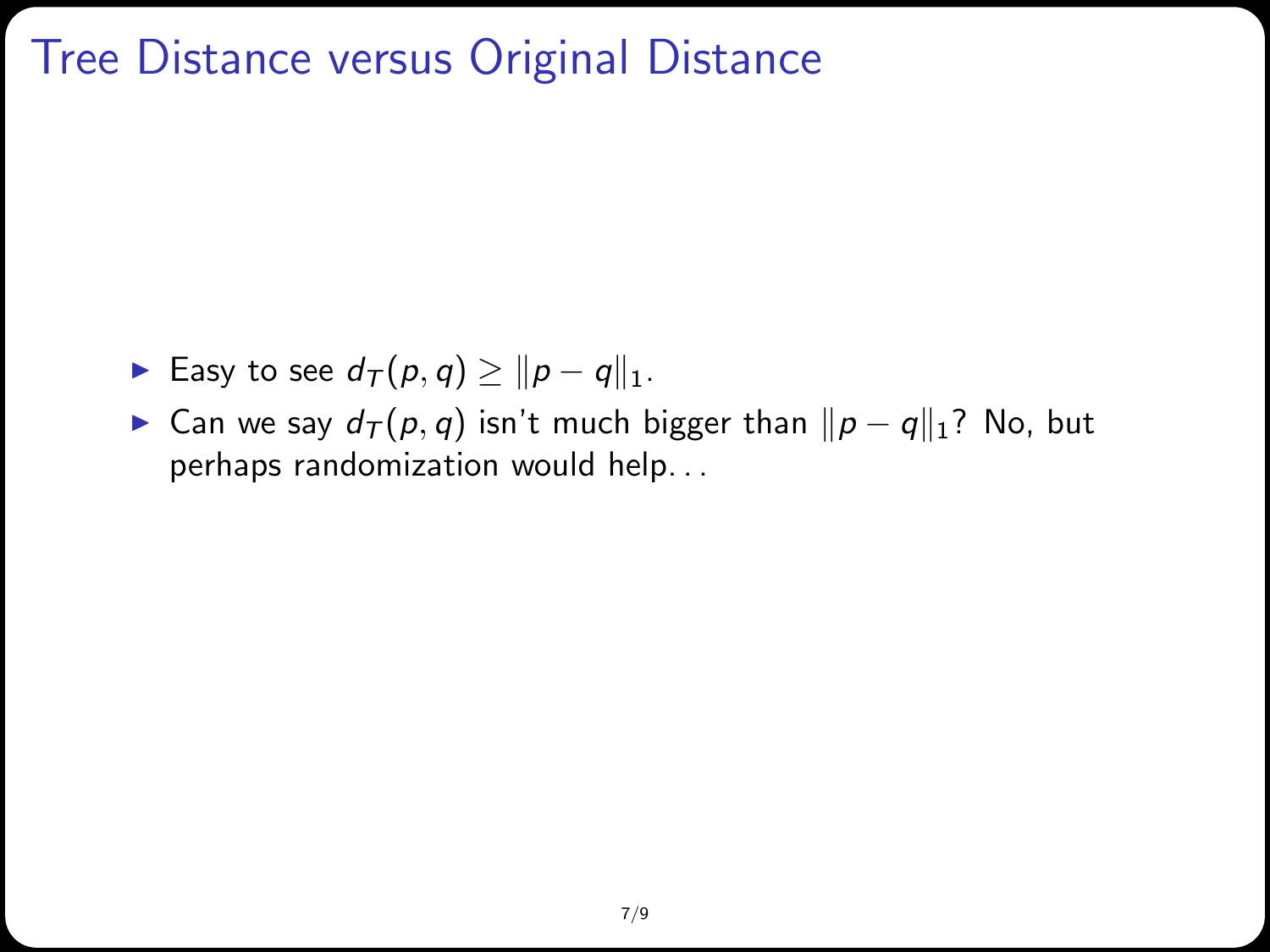#### Random Offsets

In Let  $G_0, \ldots, G_k$  of side-lengths

$$
1,2,2^2,\ldots,2^k=\Delta
$$

but use a random offset  $r=(r_1,r_2)\in\{1,2,\ldots\Delta\}^2$ . E.g., rather than cell  $[5, 8] \times [17, 21]$  we have  $[5 + r_1, 8 + r_1] \times [17 + r_2, 21 + r_2]$ .  $\blacktriangleright$  Expected distance is:

$$
\mathbb{E}\left[d_{\mathcal{T}}(p,q)\right] = \sum_{i=0}^{\log \Delta - 1} 2^{i+1} \cdot \mathbb{P}\left[p,q \text{ in different cells of } G_i\right]
$$
  

$$
\leq \sum_{i=0}^{\log \Delta - 1} 2^{i+1} \cdot \frac{\|p-q\|_1}{2^i}
$$
  

$$
= O(\log \Delta) \cdot \|p-q\|_1
$$

 $\blacktriangleright$  Hence, we have

$$
\|p-q\|_1 \leq d_{\mathcal{T}}(p,q) \leq \mathbb{E}\left[d_{\mathcal{T}}(p,q)\right] \leq O(\log \Delta) \|p-q\|_1
$$